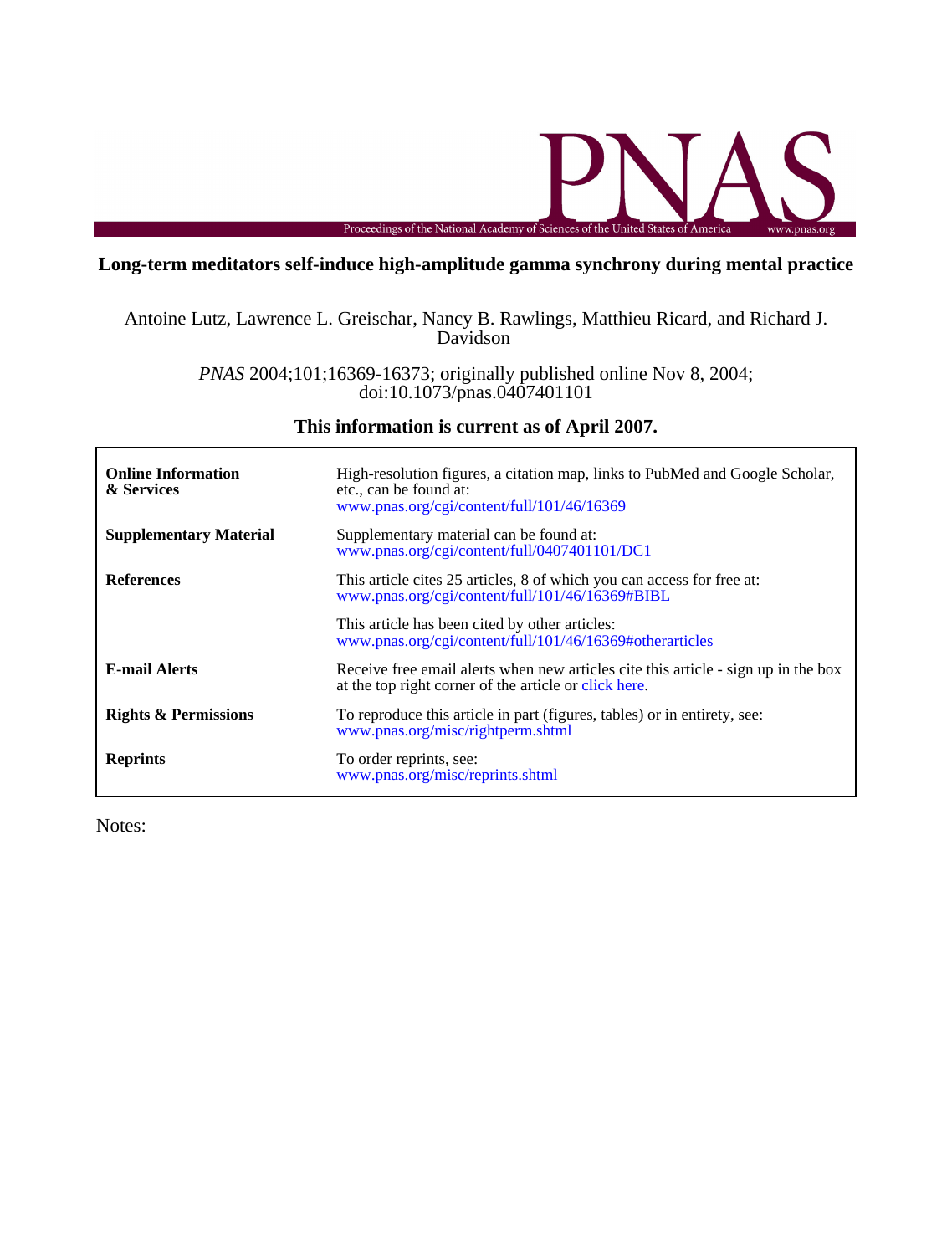# **Long-term meditators self-induce high-amplitude gamma synchrony during mental practice**

### **Antoine Lutz\*†, Lawrence L. Greischar\*, Nancy B. Rawlings\*, Matthieu Ricard‡, and Richard J. Davidson\*†**

\*W. M. Keck Laboratory for Functional Brain Imaging and Behavior, Waisman Center, and Laboratory for Affective Neuroscience, Department of Psychology, University of Wisconsin, 1500 Highland Avenue, Madison, WI 53705; and ‡Shechen Monastery, P.O. Box 136, Kathmandu, Nepal

Communicated by Burton H. Singer, Princeton University, Princeton, NJ, October 6, 2004 (received for review August 26, 2004)

**Practitioners understand ''meditation,'' or mental training, to be a process of familiarization with one's own mental life leading to long-lasting changes in cognition and emotion. Little is known about this process and its impact on the brain. Here we find that long-term Buddhist practitioners self-induce sustained electroencephalographic high-amplitude gamma-band oscillations and phase-synchrony during meditation. These electroencephalogram patterns differ from those of controls, in particular over lateral frontoparietal electrodes. In addition, the ratio of gamma-band activity (25–42 Hz) to slow oscillatory activity (4–13 Hz) is initially higher in the resting baseline before meditation for the practitioners than the controls over medial frontoparietal electrodes. This difference increases sharply during meditation over most of the scalp electrodes and remains higher than the initial baseline in the postmeditation baseline. These data suggest that mental training involves temporal integrative mechanisms and may induce shortterm and long-term neural changes.**

electroencephalogram synchrony  $|$  gamma activity  $|$  meditation

Little is known about the process of meditation and its impact on the brain (1, 2). Previous studies show the general role of neural synchrony, in particular in the gamma-band frequencies (25–70Hz), in mental processes such as attention, working-memory, learning, or conscious perception (3–7). Such synchronizations of oscillatory neural discharges are thought to play a crucial role in the constitution of transient networks that integrate distributed neural processes into highly ordered cognitive and affective functions (8, 9) and could induce synaptic changes (10, 11). Neural synchrony thus appears as a promising mechanism for the study of brain processes underlining mental training.

#### **Methods**

ノベスト

The subjects were eight long-term Buddhist practitioners (mean age,  $49 \pm 15$  years) and 10 healthy student volunteers (mean age,  $21 \pm 1.5$  years). Buddhist practitioners underwent mental training in the same Tibetan Nyingmapa and Kagyupa traditions for 10,000 to 50,000 h over time periods ranging from 15 to 40 years. The length of their training was estimated based on their daily practice and the time they spent in meditative retreats. Eight hours of sitting meditation was counted per day of retreat. Control subjects had no previous meditative experience but had declared an interest in meditation. Controls underwent meditative training for 1 week before the collection of the data.

We first collected an initial electroencephalogram (EEG) baseline consisting of four 60-s blocks of ongoing activity with a balanced random ordering of eyes open or closed for each block. Then, subjects generated three meditative states, only one of which will be described in this report. During each meditative session, a 30-s block of resting activity and a 60-s block of meditation were collected four times sequentially. The subjects were verbally instructed to begin the meditation and meditated at least 20 s before the start of the meditation block. We focus here on the last objectless meditative practice during which both the controls and Buddhist practitioners generated a state of ''unconditional loving-kindness and compassion.''

**Meditative Instruction.** The state of unconditional loving-kindness and compassion is described as an ''unrestricted readiness and availability to help living beings.'' This practice does not require concentration on particular objects, memories, or images, although in other meditations that are also part of their long-term training, practitioners focus on particular persons or groups of beings. Because ''benevolence and compassion pervades the mind as a way of being,'' this state is called ''pure compassion'' or ''nonreferential compassion'' (*dmigs med snying rje* in Tibetan). A week before the collection of the data, meditative instructions were given to the control subjects, who were asked to practice daily for 1 h. The quality of their training was verbally assessed before EEG collection. During the training session, the control subjects were asked to think of someone they care about, such as their parents or beloved, and to let their mind be invaded by a feeling of love or compassion (by imagining a sad situation and wishing freedom from suffering and well being for those involved) toward these persons. After some training, the subjects were asked to generate such feeling toward all sentient beings without thinking specifically about anyone in particular. During the EEG data collection period, both controls and long-term practitioners tried to generate this nonreferential state of lovingkindness and compassion. During the neutral states, all of the subjects were asked to be in a nonmeditative, relaxed state.

**EEG Recordings and Protocol.** EEG data were recorded at standard extended 10/20 positions with a 128-channel Geodesic Sensor Net (Electrical Geodesics, Eugene, OR), sampled at 500 Hz, and referenced to the vertex (Cz) with analog band-pass filtering between 0.1 and 200 Hz. EEG signals showing eye movements or muscular artifacts were manually excluded from the study. A digital notch filter was applied to the data at 60 Hz to remove any artifacts caused by alternating current line noise.

Bad channels were replaced by using spherical spline interpolation (12). Two-second epochs without artifact were extracted after the digital rereferencing to the average reference.

**Spectral Analysis.** For each electrode and for each 2-s epoch, the power spectral distribution was computed by using Welch's method (13), which averages power values across sliding and overlapping 512-ms time windows. To compute the relative gamma activity, the power spectral distribution was computed on the *z*-transformed EEG by using the mean and SD of the signal in each 2-s window. This distribution was averaged through all electrodes, and the ratio between gamma and slow rhythms was computed. Intraindividual analyses were run on this measure and a group analysis was run on the average ratio across 2-s windows. The group analysis of the topography was performed by averaging the power spectral distribution for each electrode

Freely available online through the PNAS open access option.

Abbreviations: ROI, region of interest; EEG, electroencephalogram.

<sup>†</sup>To whom correspondence may be addressed. E-mail: alutz@wisc.edu or rjdavids@ wisc.edu.

<sup>© 2004</sup> by The National Academy of Sciences of the USA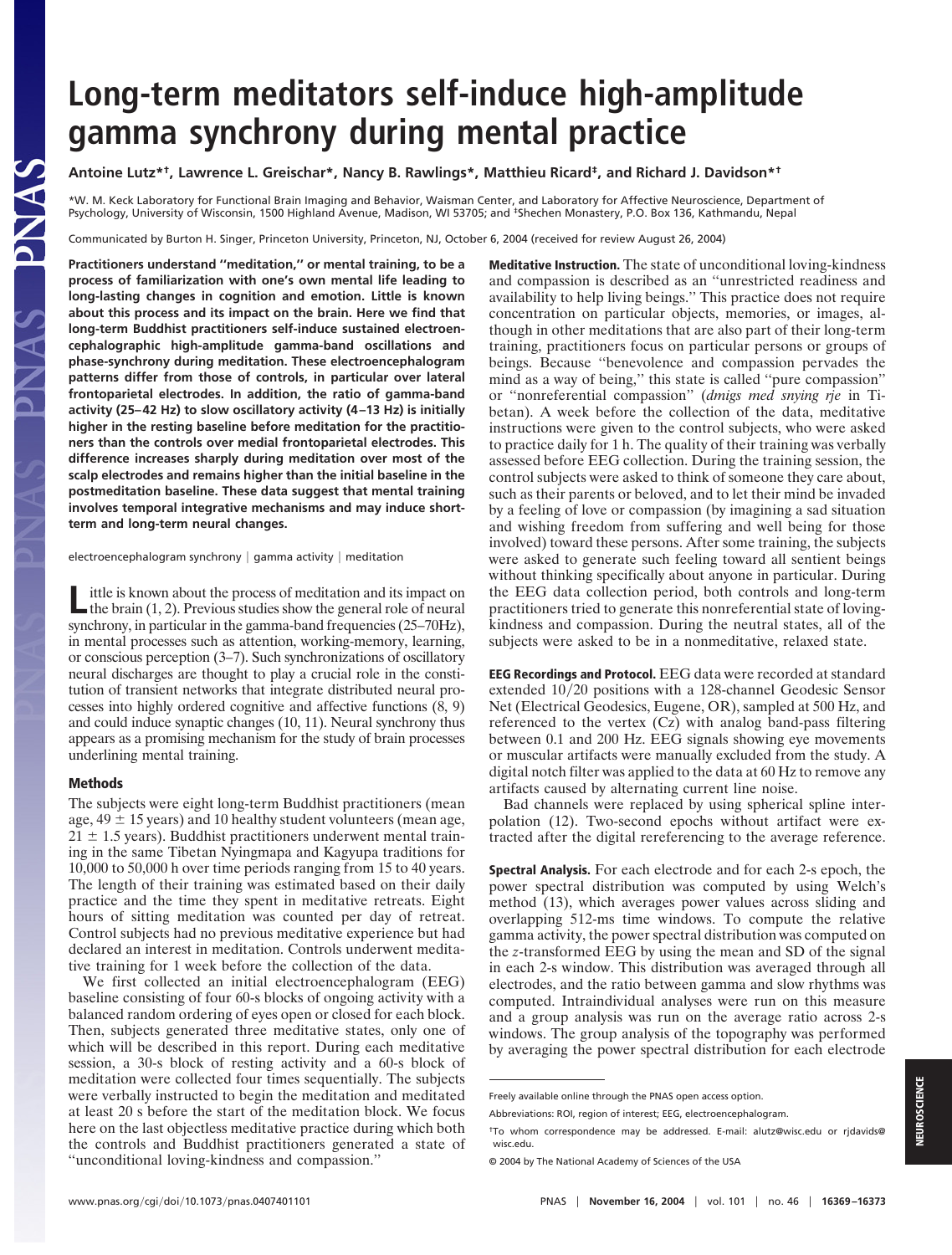in each block and then computing the ratio of gamma to slow rhythms before averaging across blocks.

Despite careful visual examination, the electroencephalographic spectral analysis was hampered by the possible contamination of brain signals by muscle activity. Here we assume that the spectral emission between 80 and 120 Hz provided an adequate measure of the muscle activity (14, 15). The muscle EEG signature is characterized by a broad-band spectrum profile (8–150 Hz) peaking at 70–80 Hz (16). Thus, the variation through time of the average spectral power in the 80–120 Hz frequency band provided a way to quantify the variations of the muscle contribution to the EEG gamma activity through time. To estimate the gamma activity, adjusted for the very high frequencies, we performed a covariance analysis for each region of interest (ROI) for each subject. The dependent variable was the average gamma activity (25–42 Hz) in each ROI. The continuous predictor was the electromyogram activity (80–120 Hz power). The categorical predictors were the blocks (initial baseline with eyes open and neutral blocks from 2 to 4) and the mental states (ongoing neutral versus meditation).

For the group analysis, separate repeated ANOVAs were then performed on the relative gamma and adjusted gamma variation between states, with the blocks as the within factor and the group (practitioners versus controls) as the categorical predictor. For the intrasubject analysis, we compared separately the relative gamma and the raw gamma activity averaged within the ROIs in the initial baseline state versus the meditative state.

**Phase-Synchrony Detection.** Electrodes of interest were referenced to a local average potential defined as the average potential of its six surrounding neighbors. This referencing montage restricted the electrical measurement to local sources only and prevented spurious long-range synchrony from being detected if the muscle activity over one electrode propagated to another distant electrode. The methods used to measure long-range synchronization are described in detail in *Supporting Methods*, which is published as supporting information on the PNAS web site. In summary, for each epoch and electrode, the instantaneous phase of the signal was extracted at each frequency band between 25 and 42 Hz in 2-Hz steps by using a convolution with Morlet wavelets. The stability through time of their phase difference was quantified in comparison with white-noise signals as independent surrogates. A measure of synchronous activity was defined as the number of electrode pairs among the 294 studied combinations that had higher synchrony density on average across frequencies than would be expected to occur between independent signals. The electrode pairs were taken between the ROIs when we measured the scalp distribution of gamma activity (see Fig. 3*a*). A repeated-measures ANOVA was performed on the average size of the synchrony pattern across all frequency bands and epochs in each block with the original resting state and the meditative state as the within factors and the group (practitioners versus controls) as the between-groups factor.

#### **Results**

We first computed the power spectrum density over each electrode in the EEG signals visually free from artifacts. This procedure was adapted to detect change in local synchronization (6, 9). Local synchronization occurs when neurons recorded by a single electrode transiently oscillate at the same frequency with a common phase: Their local electric field adds up to produce a burst of oscillatory power in the signal reaching the electrode. Thus, the power spectral density provides an estimation of the average of these peaks of energy in a time window. During meditation, we found high-amplitude gamma oscillations in the EEGs of long-time practitioners (subjects S1–S8) that were not present in the initial baseline.



**Fig. 1.** High-amplitude gamma activity during mental training. (*a*) Raw  $electroencephalographic signals.$  At  $t = 45$  s, practitioner S4 started generating a state of nonreferential compassion, block 1. (*b*) Time course of gamma activity power over the electrodes displayed in *a* during four blocks computed in a 20-s sliding window every 2 s and then averaged over electrodes. (*c*) Time course of subjects' cross-hemisphere synchrony between 25 and 42 Hz. The density of long-distance synchrony above a surrogate threshold was calculated in a 20-s sliding window every 2 s for each cross-hemisphere electrode pair and was then averaged across electrode pairs (see *Methods*). Colors denote different trial blocks: blue, block 1; red, block 2; green, block 3; black, block 4.

Fig. 1*a* provides a representative example of the raw EEG signal (25–42 Hz) for subject S4. An essential aspect of these gamma oscillations is that their amplitude monotonically increased over the time of the practice (Fig. 1*b*).

**Relative Gamma Power.** We characterized these changes in gamma oscillations in relation to the slow rhythms (4–13 Hz) that are thought to play a complementary function to fast rhythms (3). Fig. 2*a* shows the intraindividual analysis of this ratio averaged through all electrodes. This ratio, which was averaged across all electrodes, presented an increase compared with the initial baseline, which was greater than twice the baseline SD for two controls and all of the practitioners. The ratio of gamma-band activity (25–42 Hz) compared to slow rhythms was initially higher in the baseline before meditation for the practitioners compared with the controls  $(t = 4.0, df = 16, P < 0.001; t \text{ test})$ (Fig. 2*b*). This effect remained when we compared the three youngest practitioners with the controls (25, 34, and 36 years old, respectively)  $(t = 2.2, df = 11, P < 0.05; t \text{ test})$ . This result suggests that the mean age difference between groups does not fully account for this baseline difference (17).

This baseline difference increased sharply during meditation, as revealed by an interaction between the state and group factors  $[F(2, 48) = 3.7, P < 0.05; ANOVA]$  (Fig. 2*b*). This difference was still found in comparisons between gamma activity and both theta (4–8 Hz) and alpha activity. To localize these differences on the scalp, similar analyses were performed on each individual electrode. Fig. 2*c* shows a higher ratio of fast versus slow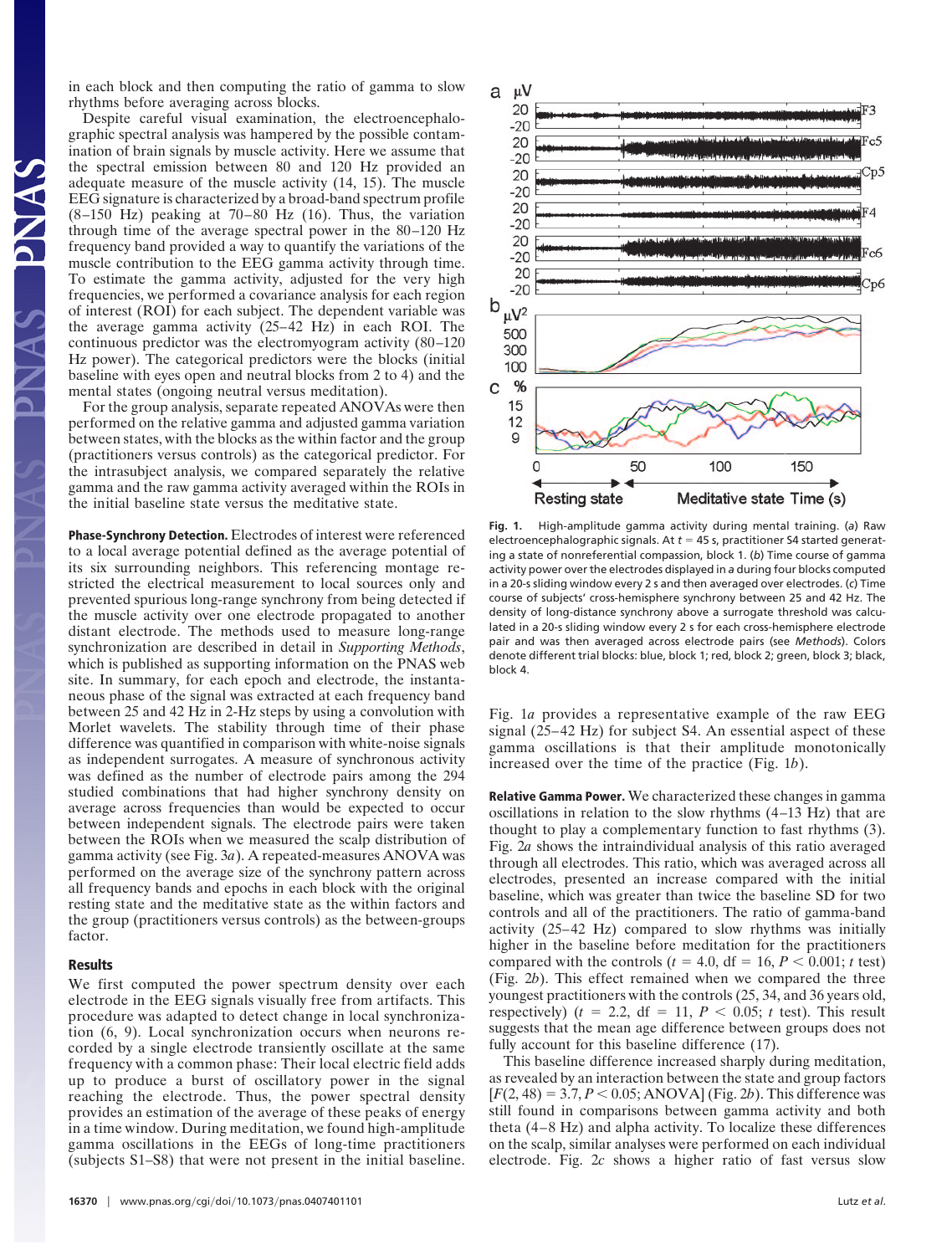

**Fig. 2.** Relative gamma power during mental training. (*a* and *b*) Intraindividual analysis on the ratio of gamma (25–42 Hz) to slow (4–13 Hz) oscillations averaged through all electrodes. (*a*) The abscissa represents the subject numbers, the ordinate represents the difference in the mean ratio between the initial state and meditative state, and the black and red stars indicate that this increase is  $>$ 2- and 3-fold, respectively, the baseline SD. (b) Interaction between the subject and the state factors for this ratio  $[F(2, 48) = 3.5, P < 0.05;$ ANOVA]. IB, initial baseline; OB, ongoing baseline; MS, meditative state. (*c*–*e*) Comparisons of this ratio between controls and practitioners over each electrode  $[t > 2.6, P < 0.01$ , scaling (-2.5, 4); *t* test] during the premeditative initial baseline (*c*), between the ongoing baseline and the meditative state (*d*), and between the ongoing baseline and the initial baseline (*e*).

oscillations for the long-term practitioners versus the controls in the initial baseline over medial frontoparietal electrodes  $(t > 2.59, P = 0.01; t \text{ test})$ . Similarly, Fig. 2d shows a group difference between the ongoing baseline states and the meditative state, in particular over the frontolateral and posterior electrodes. Interestingly, the postmeditative baseline (neutral states in blocks 2, 3, and 4) also revealed a significant increase in this ratio compared with the premeditation baseline over mainly anterior electrodes (Fig. 2*e*).

These data suggest that the two groups had different electrophysiological spectral profiles in the baseline, which are characterized by a higher ratio of gamma-band oscillatory rhythm to slow oscillatory rhythms for the long-term practitioners than for the controls. This group difference is enhanced during the meditative practice and continues into the postmeditative resting blocks.

**Absolute Gamma Power.** We then studied the variation through time of the ongoing gamma-band activity itself. The gammaband activity (25–42 Hz) was first *z*-transformed in each block and compared over each electrode with the mean and SD of their respective neutral block (ongoing baseline). The normalized gamma activity was then averaged across the blocks. Fig. 3*a* shows the percentage of subjects presenting an increase of at least 1 SD during meditation compared with neutral state. A common topographical pattern of gamma activity emerged across the long-term practitioners but not across the control subjects. This pattern was located bilaterally over the parieto-



**Fig. 3.** Absolute gamma power and long-distance synchrony during mental training. (*a*) Scalp distribution of gamma activity during meditation. The color scale indicates the percentage of subjects in each group that had an increase of gamma activity during the mental training. (*Left*) Controls. (*Right*) Practitioners. An increase was defined as a change in average gamma activity of  $>1$ SD during the meditative state compared with the neutral state. Black circles indicate the electrodes of interest for the group analysis. (*b*) Adjusted gamma variation between neutral and meditative states over electrodes F3-8, Fc3-6, T7-8, Tp7-10, and P7-10 for controls and long-time practitioners [ $F(1, 16) = 4.6$ , *P* < 0.05; ANOVA]. (*c*) Interaction between the group and state variables for the number of electrode pairs between ROIs that exhibited synchrony higher than noise surrogates [ $F(1, 16) = 6.5$ ,  $P < 0.05$ ; ANOVA]. The blue line represents the controls; the red line represents the practitioners. (*d*) Correlation between the length of the long-term practitioners' meditation training and the ratio of relative gamma activity averaged across electrodes in the initial baseline ( $P < 0.02$ ). Dotted lines represent 95% confidence intervals.

temporal and midfrontal electrodes. Fig. 3*a* shows four ROIs containing seven electrodes each and located around F3-8, Fc3-6, T7-8, Tp7-10, and P7-10. Hereafter, we focus on the electrodes activated in these ROIs.

Intraindividual analyses similar to those for relative gamma activity were run on the average gamma power across these ROIs and exhibited the same pattern as that found for relative gamma. It is possible that these high-amplitude oscillations are partially contaminated by muscle activity (18). Because we found increases in gamma activity during the postmeditative resting baseline compared with the initial resting baseline, it is unlikely that the changes we reported could be solely caused by muscle activity, because there was little evidence of any muscle activity during these baseline periods. (Fig. 2*e*). Secondly, we showed that the meditative state and nonmeditative state that mimicked and exaggerated the possible muscle activity during meditation exhibit significantly different spectral profiles (Fig. 4, which is published as supporting information on the PNAS web site). Furthermore, for the two subjects showing the highest gamma activity, we showed that amplitude of the gamma-band activity before external stimulation predicts the amplitude of high fast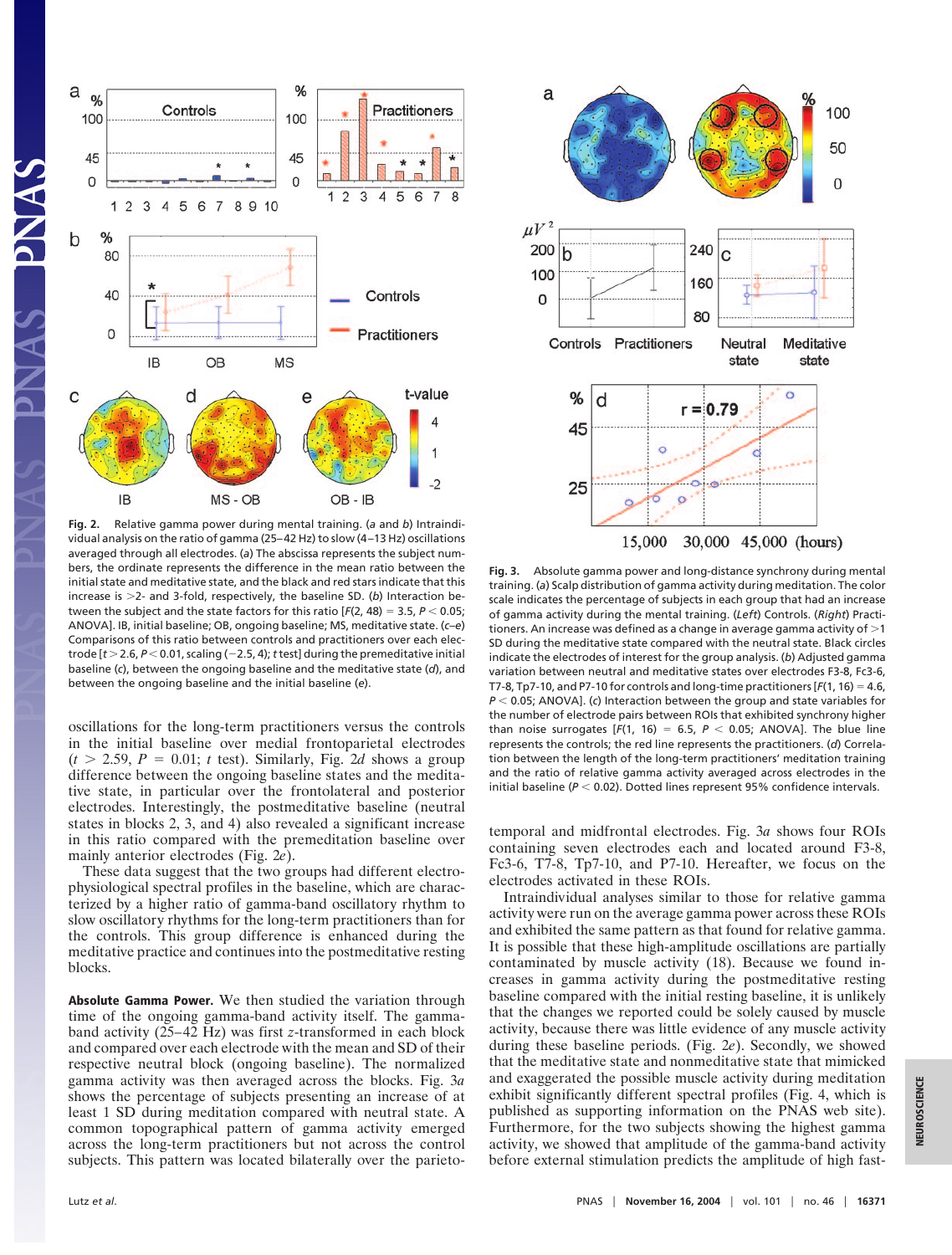frequency oscillations (20–45 Hz) evoked by auditory stimuli (Fig. 5, which is published as supporting information on the PNAS web site). Because the evoked activity is relatively independent of muscle activity, the relationship between the prestimulation fast-frequency oscillation and the evoked activity suggests that these high-amplitude gamma rhythms are not muscle artifacts (Fig. 5 and Fig. 6, which is published as supporting information on the PNAS web site). This claim is further supported by the localization within the brain of the dipole sources of these fast-frequency-evoked oscillations (Figs. 7–9, which are published as supporting information on the PNAS web site).

ANA.

Yet we still chose to cautiously interpret the raw values of these gamma oscillations because of the concomitant increase of spectral power  $>80$  Hz during meditation. This increase could also reflect a change in muscle activity rather than highfrequency, gamma-band oscillations [70–105 Hz (19)], which are mostly low-pass filtered by the skull at  $>80$  Hz. Thus, we chose to conservatively interpret the activity at  $>80$  Hz as indicating muscle activity.

To remove the contribution of putative muscle activity, we quantified the increase in the average amplitude of gamma oscillation (25–42 Hz) adjusted for the effect of the very high-frequency variation (80–120 Hz) (see *Methods* and ref. 20). The adjusted average variation in gamma activity was  $>$ 30-fold greater among practitioners compared with controls (Fig. 3*b*). Group analysis was run on the average adjusted gamma activity over these ROIs. Gamma activity increased for both the longterm practitioners and controls from neutral to meditation states  $[F(1, 16) = 5.2, P < 0.05; ANOVA]$ , yet this increase was higher for the long-time practitioners than for the controls  $[F(1, 16) =$ 4.6,  $P < 0.05$ ; interaction between the state and group factors ANOVA] (Fig. 3*b*). In summary, the generation of this meditative state was associated with gamma oscillations that were significantly higher in amplitude for the group of practitioners than for the group of control subjects.

**Long-Distance Gamma Synchrony.** Finally, a long-distance synchrony analysis was conducted between electrodes from the ROIs found in Fig. 3*a*. Long-distance synchrony is thought to reflect large-scale neural coordination (9) and can occur when two neural populations recorded by two distant electrodes oscillate with a precise phase relationship that remains constant during a certain number of oscillation cycles. This approach is illustrated in Fig. 1 $c$  for selected electrodes  $(F3/4, Fc5/6, and$ Cp5/6). For subject S4, the density of cross-hemisphere, longdistance synchrony increases by  $\approx 30\%$  on average during meditation and follows a pattern similar to the oscillatory gamma activity.

For all subjects, locally referenced, long-distance synchronies were computed for each 2-s epoch during the neutral and meditative states between all electrode pairs and across eight frequencies ranging from 25 to 42 Hz. In each meditative or neutral block, we counted the number of electrode pairs (294 electrode pairs maximum) that had an average density of synchrony higher than those derived from noise surrogates (see *Methods*). We ran a group analysis on the size of the synchronous pattern and found that its size was greater for long-time practitioners than for controls  $[F(1, 16) = 10.3, P < 0.01; ANOVA]$ and increased from neutral to meditation states  $[F(1, 16) = 8.2]$ ,  $P \leq 0.02$ ; ANOVA]. Fig. 3*c* shows that the group and state factors interacted on long-distance synchrony  $[F(1, 16) = 6.5,$  $P < 0.05$ ; ANOVA]: The size of synchrony patterns increased more for the long-time practitioners than for the controls from neutral to meditation states. These data suggest that large-scale brain coordination increases during mental practice.

Finally, we investigated whether there was a correlation between the hours of formal sitting meditation (for subjects S1–S8, 9,855–52,925 h) and these electrophysiological measures for the long-term practitioners, in either the initial or meditative states (same values as in Figs. 2 and 3). The correlation coefficients for the relative, absolute, and phase-synchrony gamma measures were positive:  $r = 0.79, 0.63,$  and 0.64, respectively, in the initial state, and  $r = 0.66, 0.62,$  and 0.43, respectively, in the meditative state. A significant positive correlation was found only in the initial baseline for the relative gamma ( $r = 0.79, P <$ 0.02) (Fig. 3*d*). These data suggest that the degree of training can influence the spectral distribution of the ongoing baseline EEG. The age of the subject was not a confounding factor in this effect as suggested by the low correlation between the practitioner age and the relative gamma  $(r = 0.23)$ .

#### **Discussion**

We found robust gamma-band oscillation and long-distance phase-synchrony during the generation of the nonreferential compassion meditative state. It is likely based on descriptions of various meditation practices and mental strategies that are reported by practitioners that there will be differences in brain function associated with different types of meditation. In light of our initial observations concerning robust gamma oscillations during this compassion meditation state, we focused our initial attention on this state. Future research is required to characterize the nature of the differences among types of meditation. Our resulting data differ from several studies that found an increase in slow alpha or theta rhythms during meditation (21). The comparison is limited by the fact that these studies typically did not analyze fast rhythms. More importantly, these studies mainly investigated different forms of voluntary concentrative meditation on an object (such as a meditation on a mantra or the breath). These concentration techniques can be seen as a particular form of top-down control that may exhibit an important slow oscillatory component (22). First-person descriptions of objectless meditations, however, differ radically from those of concentration meditation. Objectless meditation does not directly attend to a specific object but rather cultivates a state of being. Objectless meditation does so in such a way that, according to reports given after meditation, the intentional or objectoriented aspect of experience appears to dissipate in meditation. This dissipation of focus on a particular object is achieved by letting the very essence of the meditation that is practiced (on compassion in this case) become the sole content of the experience, without focusing on particular objects. By using similar techniques during the practice, the practitioner lets his feeling of loving-kindness and compassion permeate his mind without directing his attention toward a particular object. These phenomenological differences suggest that these various meditative states (those that involve focus on an object and those that are objectless) may be associated with different EEG oscillatory signatures.

The high-amplitude gamma activity found in some of these practitioners are, to our knowledge, the highest reported in the literature in a nonpathological context (23). Assuming that the amplitude of the gamma oscillation is related to the size of the oscillating neural population and the degree of precision with which cells oscillate, these data suggest that massive distributed neural assemblies are synchronized with a high temporal precision in the fast frequencies during this state. The gradual increase of gamma activity during meditation is in agreement with the view that neural synchronization, as a network phenomenon, requires time to develop (24), proportional to the size of the synchronized neural assembly (25). But this increase could also reflect an increase in the temporal precision of the thalamocortical and corticocortical interactions rather than a change in the size of the assemblies (8). This gradual increase also corroborates the Buddhist subjects' verbal report of the chronometry of their practice. Typically, the transition from the neutral